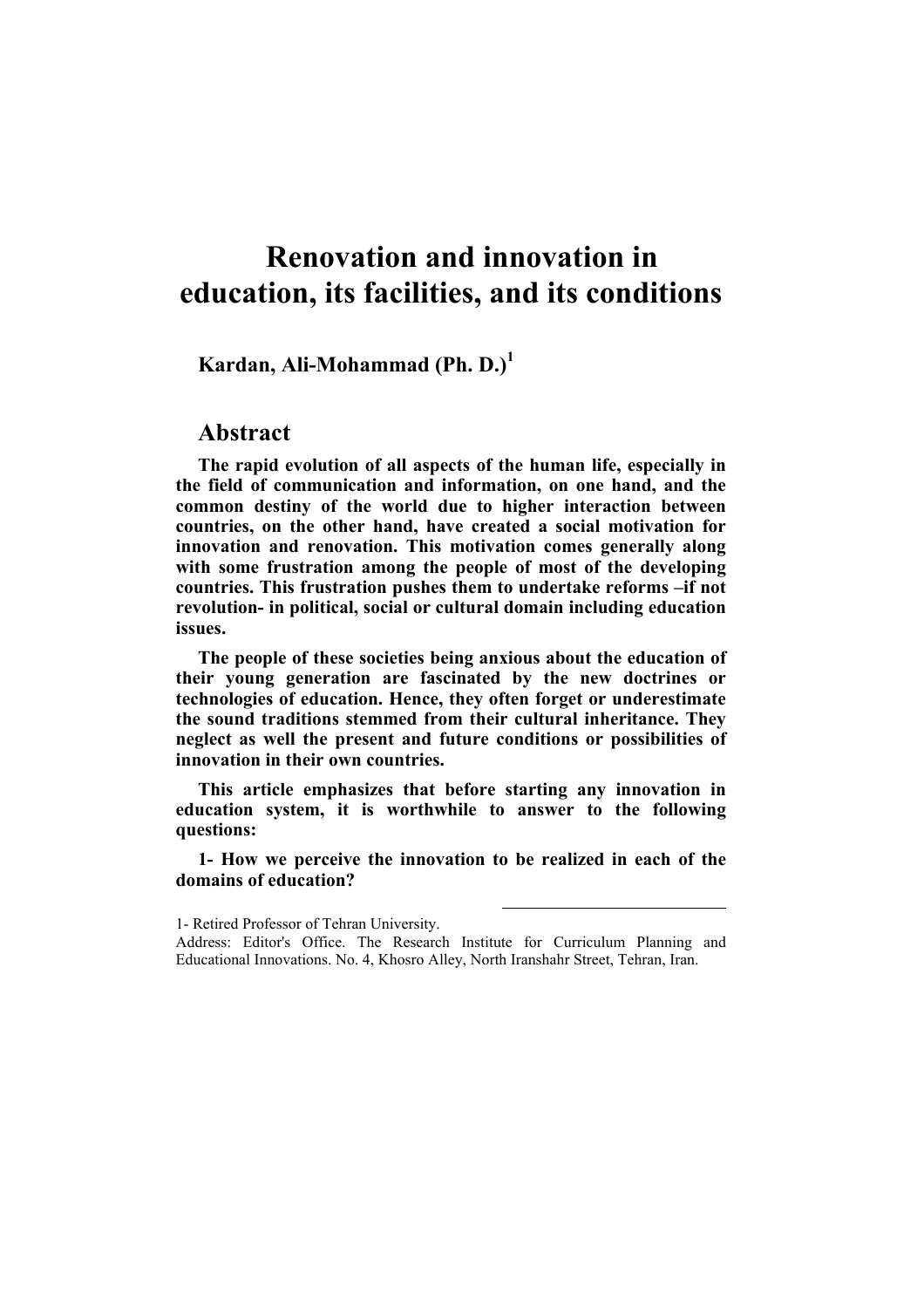**10 > Renovation and innovation in education ...** 

**2- What are the relevant conditions for such realization?** 

**3- How and from where we have to start these educational innovations?** 

**Answers to these questions are given in this article.** 

**Key Words: Educational innovation, educational renovation, contemporary education, Iranian education system** 

The rapid speed of development in all aspects of human life, especially in the field of production, relationship, and information exchange as well as the close relationships and the common destiny of the countries has created a type of social motivation, which encourages renovation and innovation. In many societies, this motivation as well as dissatisfactions and unpleasant feelings that accompany it have provided the ground for great modifications in political, social, and cultural life, an example of which includes education system renovation, especially in the developed countries. The experts of the developed and developing societies argued about the ways of innovating and renovating education systems and about their own and their children's education method.

Some education systems are sometimes so fascinated with the innovations that they forget the well-thought-of traditions raised from their own cultural heritage as well as the facilities and the conditions for renovation and innovation. Hence they remain lost between the old and the new. For this reason, we should answer the three following main questions and deliberate on them in order to see renovation and innovation as profitable and possible.

1- What is the purpose of renovation and innovation in education, and what are the basis and the standard for reunderstanding the new from the old?

In order to be able to define "new" in any field, we should start the discussion from the values and the values system in any society and era. "Old" is attributed to a thing or thought that is not compatible with the new conditions and is not capable of meeting the new needs. In fact, it is this lack of compatibility which encourages the human being to seek for the new and innovation. It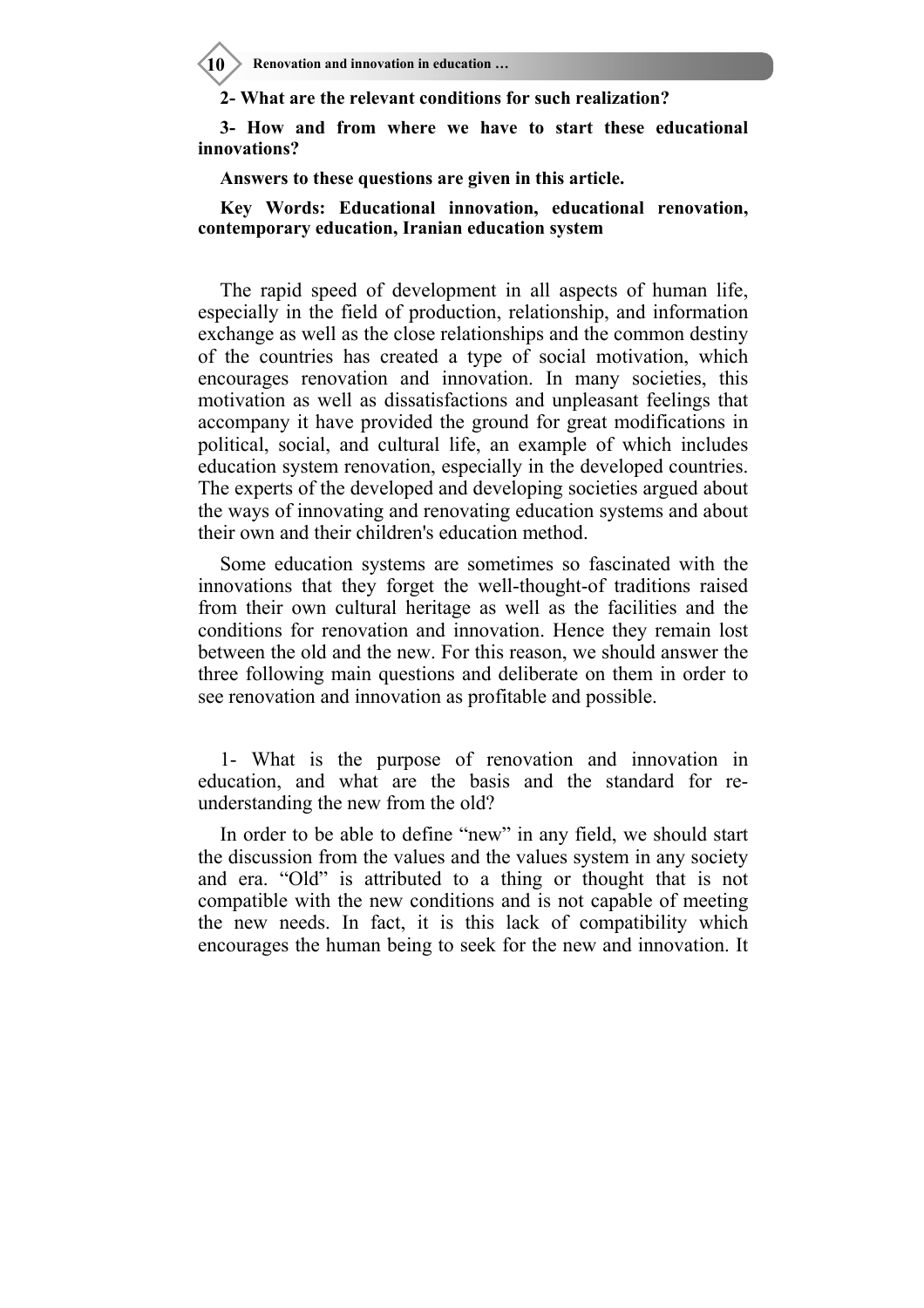is always so that the new needs, which are raised due to change in living conditions, create new needs, thoughts, and values in our mind and encourage us to find a new plan.

Naturally not all individuals feel such needs to a same amount and do not have the ability for seeking the new, and more importantly do not have the ability to innovate. As a result, the society is divided to groups of conservatives, obsolescent people, innovative people, people who look at the present, and those who are futuristic oriented. And finally, there is a group of people who are successful in setting the ground for transformation in the society and the models or styles for life. These individuals are those who have the spirit of creation or are creative and can foresee the coming transformation.

It is obvious that what is meant by "new" and "innovation" in the education system is not change in the appearance such as new buildings or use of the up-to-date tools that have become popular due to modern technology entry. Renovating should begin first where it can result in teaching new knowledge and skills and cause deeper and more speedy learning. In fact, the first thing needed is clarifying a common direction in which the policy for education, all the planning, and establishment of methods move together. In the innovation which can – or should – take place in the education system, identifying the higher objectives and goals for the education system, and finally the overall educational goals and aims stand at first priority. At this point, a hierarchy is imagined which should be first identified. Perhaps this task is the most essential and at the same time the most difficult work that should be carried out by the ones responsible in the education system. The work is their responsibility that must go with consulting participation of the intellectuals and scientists of human-sciences, especially those of the educational sciences.

What needs innovation is to determine the overall goals or those related to the time-lines and the places, as the references for the new needs of a society at its present speedy development. Here, the first innovation step is to see what physical, rational, and emotional characteristics our developing society has, or as Bloom says what cognitive, emotional, and behavior characteristics it has so that it can achieve its economical, political, social, and cultural goals in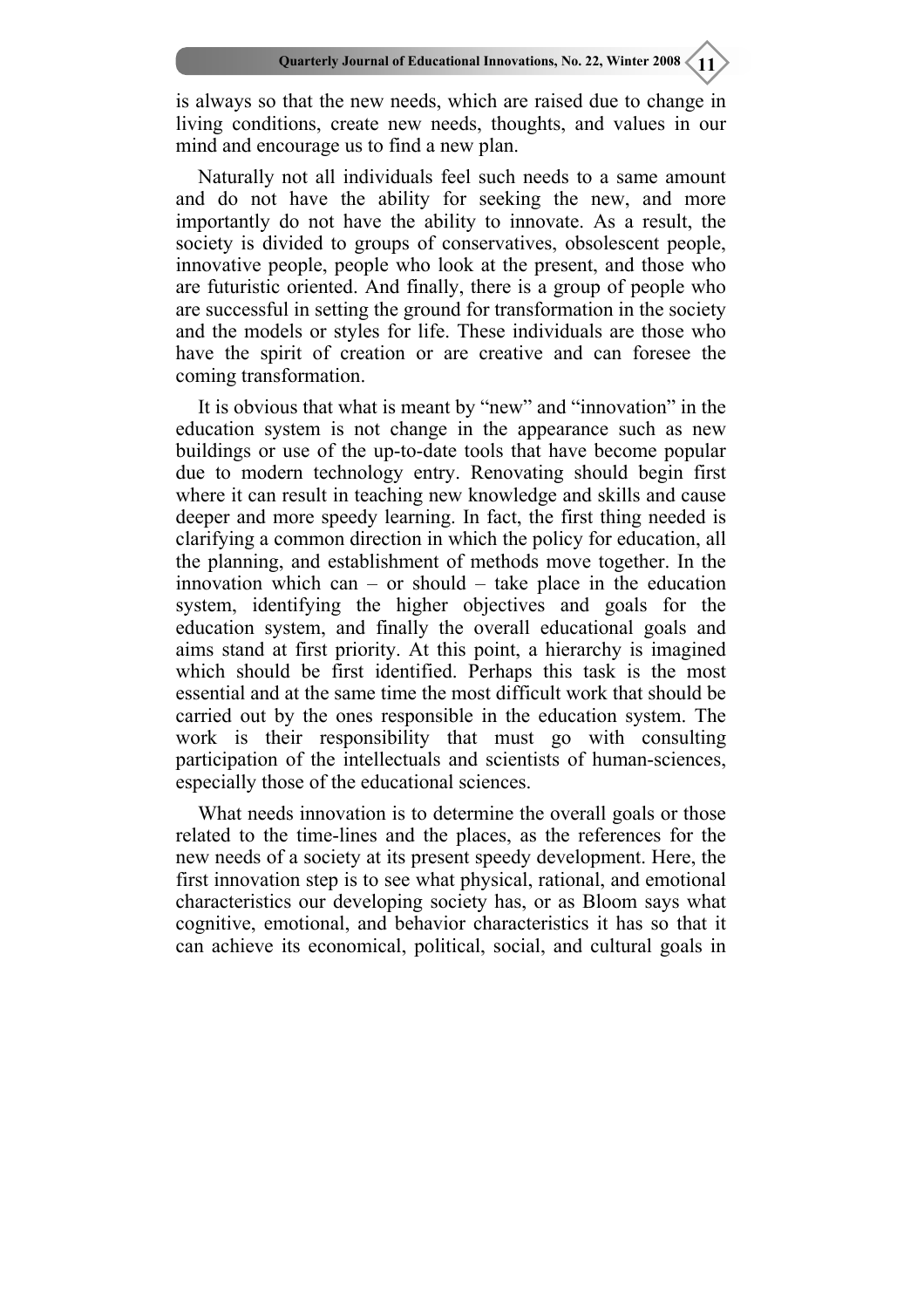**12 Renovation and innovation in education …**

the present time and in the future. This is a work that takes place with the participation of the clear-sighted persons and scientists in the fields of economy, sociology, and psychology on one hand, and educational sciences experts on the other hand. It is especially important that the educational sciences experts be those who are also familiar with philosophy and be able to philosophize (i.e. thinking as a philosopher) to a deep extent in the mentioned field in addition to education knowledge in its experimental meaning. To make this first step of innovation take place, a set of conditions is required, which we will answer while responding to the second question.

The point that needs being mentioned here is that in determining the education goals, it is not enough to rely on the human aims and ideal perfection in its general meaning. Rather, the conditions in any era and society should be considered in our aiming. Today, being the era for fast exchange of information, it is impossible to imagine the human being and its characteristics in a particular society. The impact of the society in its global meaning, norms, thoughts, and behaviors that are transmitted in various forms, such as the mass media, cannot be ignored. In fact, these external elements are constantly influencing the identity and personality of the individual and the group. Most often these external elements result in internal contradictions and create a form of dual and sometimes multiple characteristics. Therefore, one of these innovations is to think about new ways to resolve the mentioned internal contradictions, struggles, and challenges and to achieve thinking and emotional stability to be able to struggle the lost balance of our society. The main and important innovation in education is to create strong and creative personalities with newthoughts, who are at the same time stable instead of creating personalities who have dogmatic characters and are captured by the stereotyped thoughts. This is possible by creation of plans and especial methods for educating individuals. In all of these elements, research into the objective and real condition of education for the purpose of innovation in any filed is very important.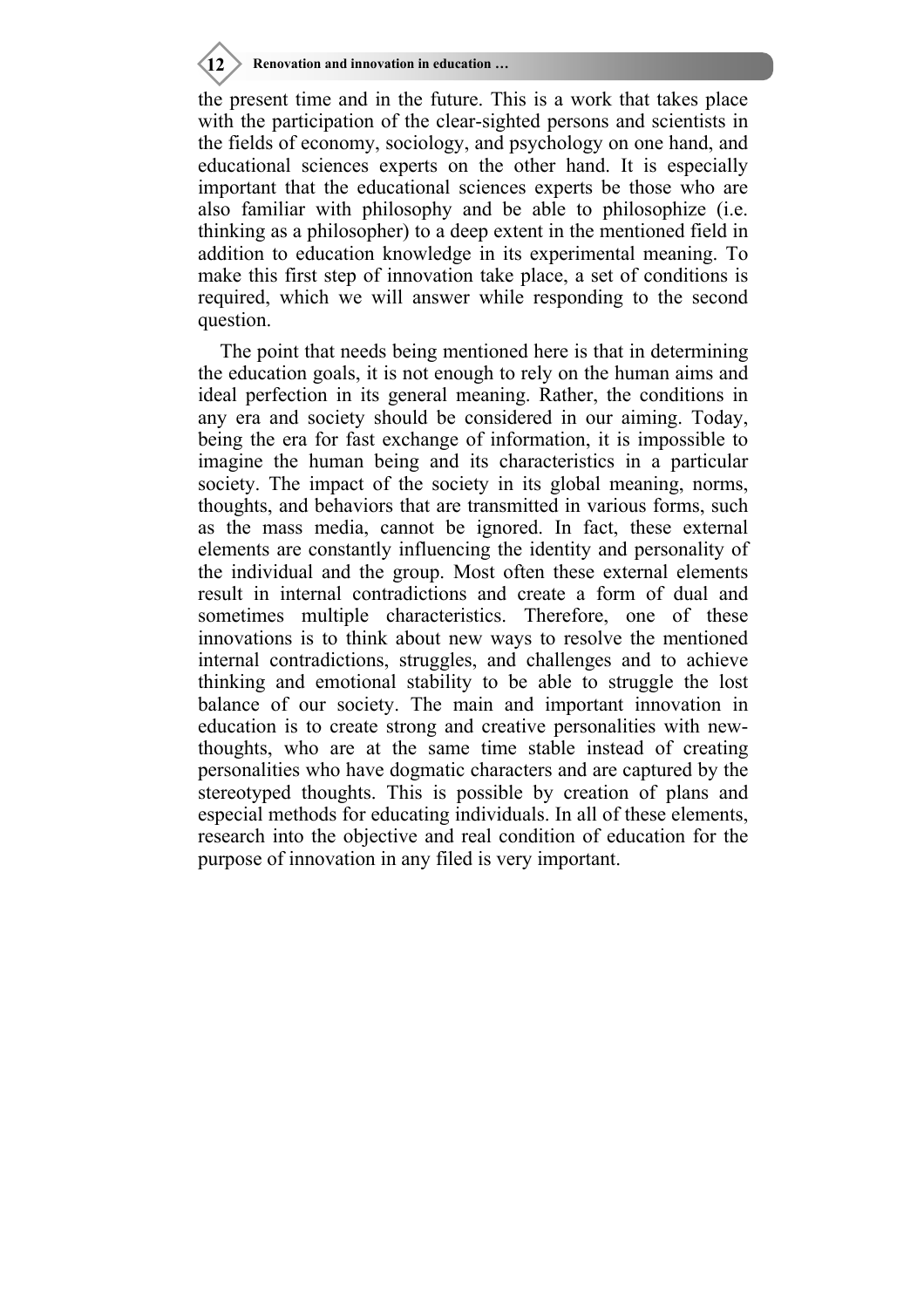2- Assuming that the thought or the new design in the education system has been generally described, what conditions should be created for applying it?

The first condition for the successful performance of the mentioned new project is that the background situation be appropriate for conducting them. The history of Iran's contemporary education shows that in the past, projects for renovation or innovation were only partially beneficial and instead of working for the good, made the environment more complex and chaotic, or were forgotten after a while. Such circumstances rose since the primary requirements for conducting the projects were not in place even though the projects seemed logical and beneficial to the nation. The reason for these defeats was that firstly, the tools for conducting the projects were not prepared, and secondly the education staffs, especially the members of the teaching group (teachers and instructors) were not trained to face understanding the new education philosophy and the carrying-out of the new principles. They were not familiar with the carrying out equipment, which of course were the new methods. In the second place, the Iranian society –including the families and the related social groups– were not united for accepting the new principles and collaboration in using them. Furthermore, they did not believe in its correctness and efficiency.

To tell the truth, it is not possible to fully take away the education system with all its constructing elements from the roots and replace it with the absolutely new system or construction blocks such as programs or new methods. This is since the elements of the system are connected together and impact each other in both directions. Secondly it is so since the education system has a tight relationship with other social organizations that influencing them and gets influenced by them. When no attention is paid to these connected links and when we focus on changing all or part of the mentioned system, often not only do we end up having no satisfactory results –that is, for the renovation or innovation– but we face a lot of new chaos and mixing up that takes place, which is sometimes very difficult to fix. This is since we have paid no attention to the links and have strictly imitated the models that